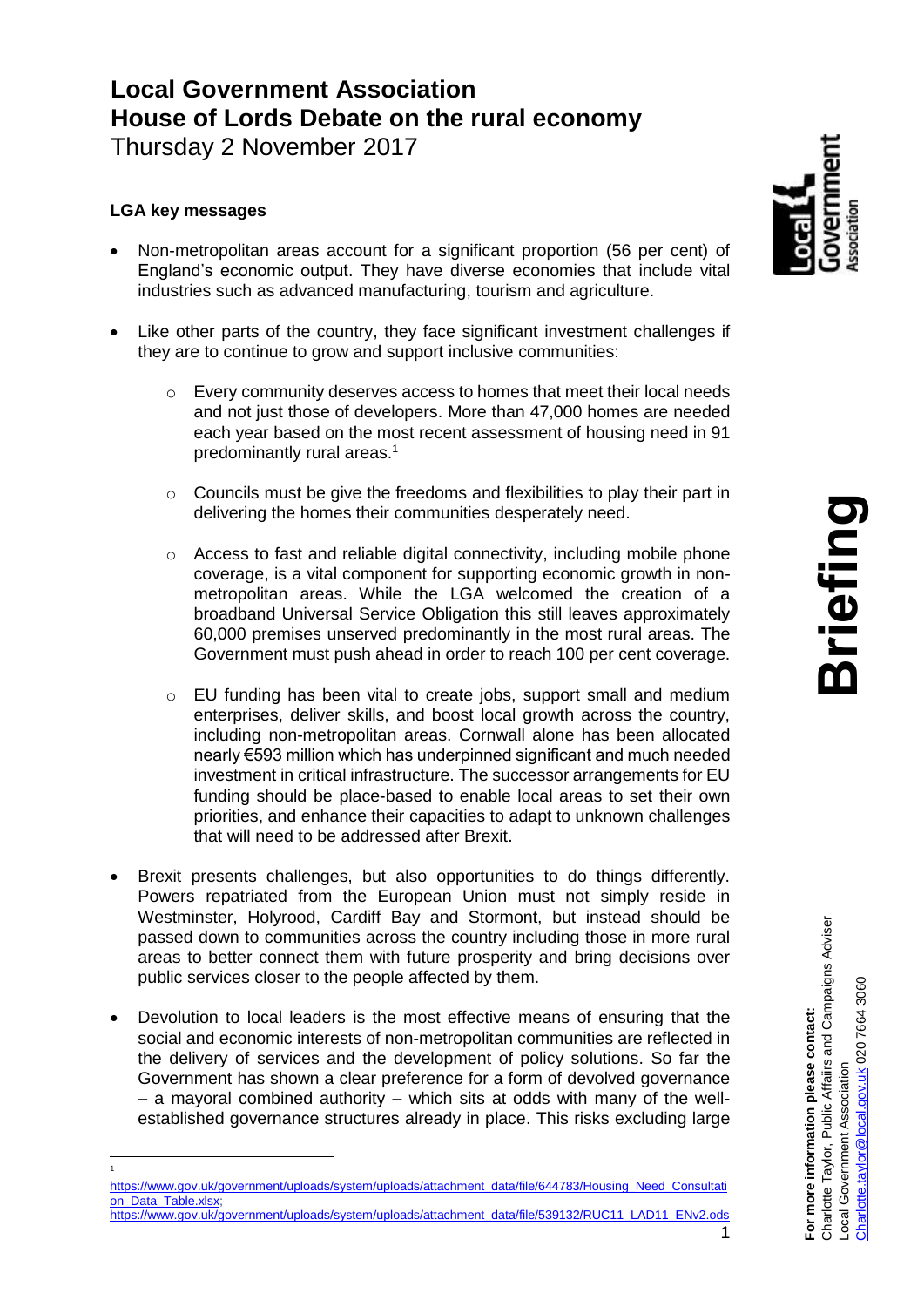parts of the country from accessing the important levers of growth provided by devolution.

## **Background information**

It is not always a simple task to separate out specifically rural issues from the wider economic and social agenda. Our experience is that all communities want the opportunity to thrive, with access to the housing, jobs and infrastructure that enables this. As local leaders we are also keenly aware of the critical role public services can play in supporting the vulnerable and in connecting local people to the rewards of national growth.

The economic potential of non-metropolitan areas (NMAs) is significant, as is their existing contribution to the national economy. This was well-demonstrated by the final report of the Non-Metropolitan Commission,<sup>2</sup> the findings of which found that NMAs account for a significant proportion (56 per cent) of England's economic output.

Their economies are diverse and often include industries that are vital for Britain's global position in the export market, such as manufacturing and agriculture. The wide economic bases of NMAs and their rapid growth potential are evidence of sophisticated and evolving economies. Yet despite their economic potential, NMAs are also experiencing a range of demographic and economic challenges, which include:

- Local authorities in NMAs are experiencing significant financial pressures, with national figures indicating that English councils will face a funding gap of £5.8 billion by  $2020.<sup>3</sup>$
- Demographic pressures will add to the demands on councils, and in particular social care services, which nationally face a funding gap of £2.3 billion by  $2020.<sup>4</sup>$
- Infrastructure is key to the economic prosperity of NMAs but these areas are faced with the particular challenges of dispersed housing settlements, ageing or overloaded infrastructure networks and the need to maintain close links with urban neighbours and global trade routes.
- Coastal towns will have specific needs for investment in infrastructure and regeneration to help tackle deprivation.

#### *Digital connectivity*

Access to fast and reliable digital connectivity is no longer a luxury, it is a necessity. It is a vital component for supporting economic growth in urban and nonmetropolitan areas, and an enabler of public sector digital transformation. Councils have supported the extension of access to fast and reliable connectivity through the Superfast Broadband Programme. Despite this, there will inevitably be some premises, mainly in remote rural areas, that will not be reached by the current tranches of work.

The LGA welcomed the creation of a broadband Universal Service Obligation. However, a proposal that leaves approximately 60,000 premises unserved cannot be the limit of the Government's ambition. Focus must be maintained on finding the

<sup>&</sup>lt;sup>2</sup> [Final Report of the Non-Metropolitan Commission,](https://www.local.gov.uk/sites/default/files/documents/devolution-non-metropolit-4cf.pdf) 2015

<sup>&</sup>lt;sup>3</sup> [Growing places: building local public services for the future,](https://www.local.gov.uk/growing-places-building-local-public-services-future) 2017

<sup>4</sup> [Growing places: building local public services for the future,](https://www.local.gov.uk/growing-places-building-local-public-services-future) 2017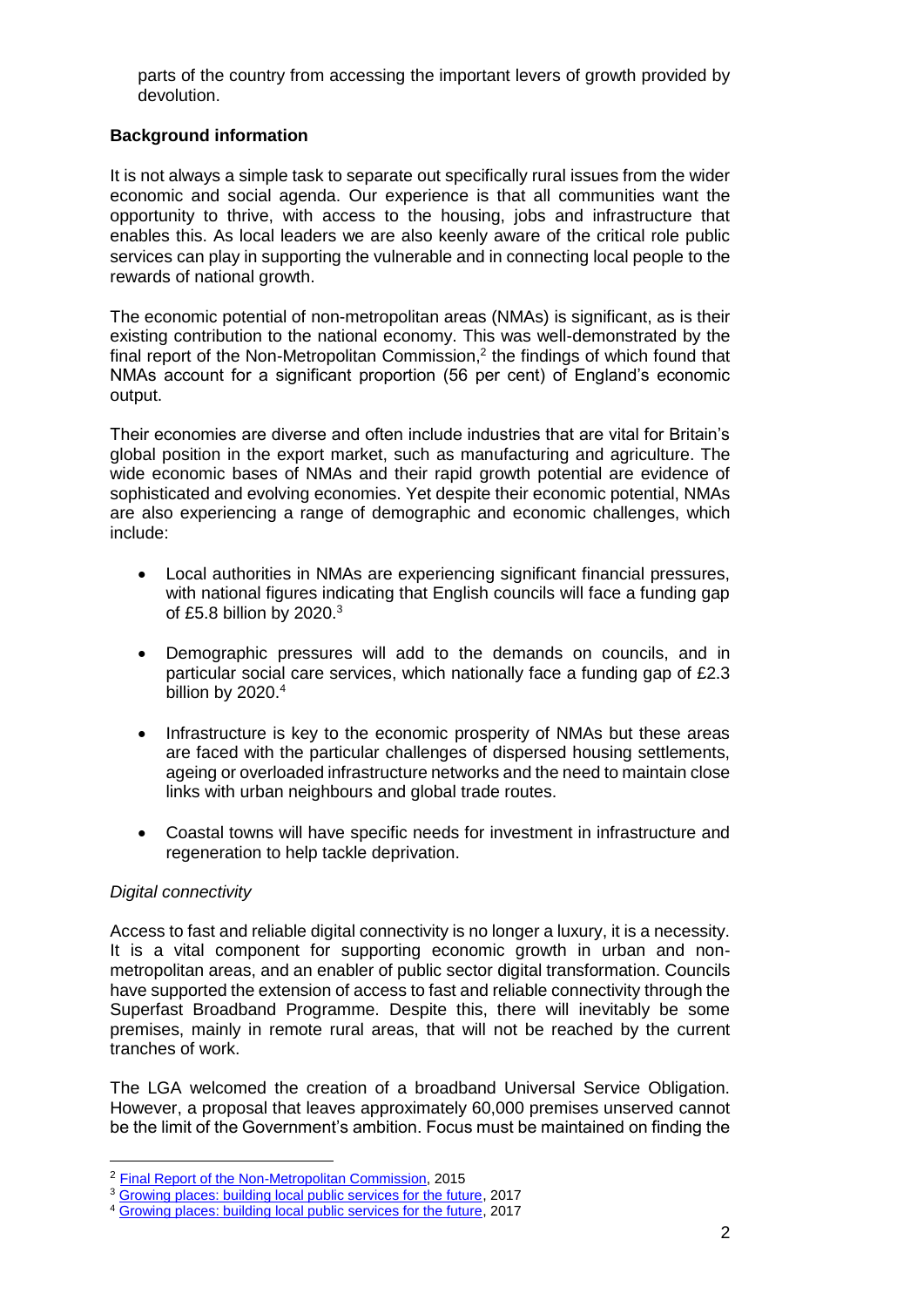funding and resolve to get as close to 100 per cent coverage as possible. The Government must also implement a social tariff for those who would face undue hardship paying for broadband installation or ongoing contractual costs

Mobile connectivity in rural areas is also poor, although Ofcom and Government argue it is improving. Councils have reflected back to the LGA their concerns about the representative nature of Ofcom's mobile coverage data. In some instances, councils believe it does not accurately capture the realities on the ground in rural areas. This is concerning considering it is this data that will be used to hold MNOs to account on coverage obligations imposed by Government. We want Ofcom to supply rural and coastal residents with reliable mobile coverage data that is more reflective of user experience, and can be better used to hold operators to account on their coverage obligations.

## *Devolution*

Beneath these headlines, every area is different, with the scale of opportunities and challenges within NMAs determined by a wide range of local factors. Rather than focusing on the role of central government departments in developing rural policies to respond to shared but locally specific challenges, devolution to local leaders presents the most effective means to ensuring that the social and economic interests of non-metropolitan communities are reflected in the delivery of services and the development of policy solutions. As such, if a gap in the Government's approach has been created by the closure of DEFRA's Rural Communities Unit then this might be best addressed by providing councils with the freedoms and finances to deliver for their communities, rather than seeking to develop additional capacity or functions at a national level.

The Government has shown a clear preference for a form of devolved governance: a mayoral combined authority. This one-size-fits all approach sits at odds with many of the well-established governance structures already in place and risks excluding large parts of the country, particularly NMAs, from accessing the important levers of growth provided by devolution.

#### *Industrial strategy*

It is positive that the Government committed to developing an industrial strategy that is rooted in place and delivers for all corners of the country. In line with evidence presented above there are key elements of the industrial strategy that would benefit from a more tailored local approach:

- **Skills**  evidence shows that counties have low value, low productivity industry, and do not currently have the skills base to support high value growth sectors.<sup>5</sup> NMAs and the wider economy could benefit from greater local government influence over the employment and skills systems, enabling local solutions to be developed to address the specific challenges they face.<sup>6</sup>
- **Trade and investment**  NMAs are yet to achieve their full potential in international markets and are currently having to operate in a crowded institutional and policy landscape. The current approach to trade and investment must be streamlined and local influence strengthened in order for NMAs to realise their potential in this area.
- **Housing**  issues of housing shortage and affordability are particularly prevalent in many NMAs. While many of the proposals in the Government's

 <sup>5</sup> [A New Deal for Counties](http://www.countycouncilsnetwork.org.uk/counties-call-new-deal-following-general-election/) (County Councils Network), 2017

<sup>&</sup>lt;sup>6</sup> For further information on the LGA's proposed reforms to skills and employment see our Work [Local report,](https://www.local.gov.uk/work-local-our-vision-integrated-and-devolved-employment-and-skills-services-full-report) 2017